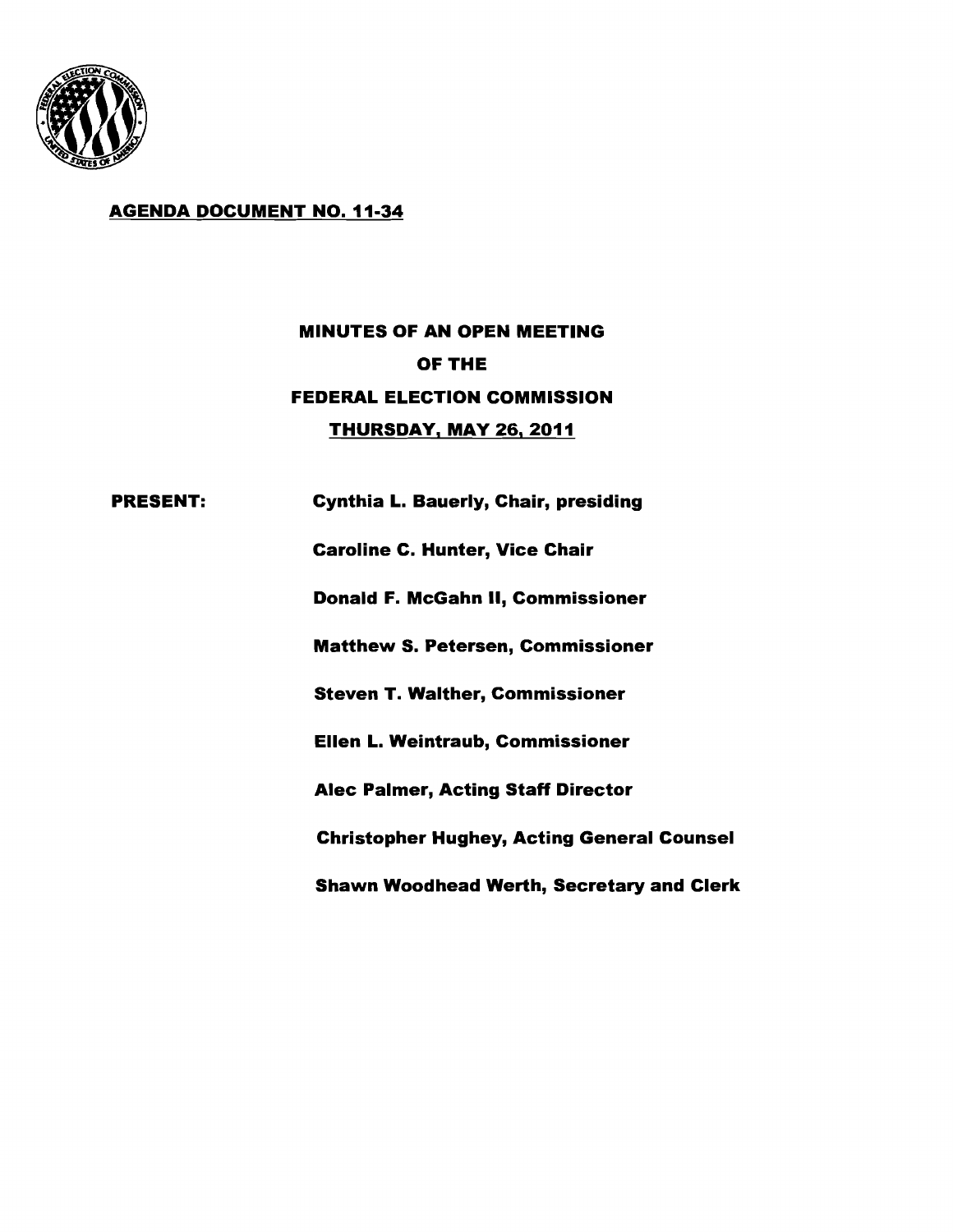Federal Election Commission **Page 2** Minutes of an Open Meeting May 26,2011

Chair Cynthia L. Bauerly called the Federal Election Commission

to order in an open meeting at 10:02 A.M. on Thursday, May 26, 2011

with a quorum present.

#### I. CORRECTION AND APPROVAL OF MINUTES

Minutes for May 5, 2011 Agenda Document No. 11-27

Chair Bauerly recognized Vice Chair Hunter who

MOVED to approve Agenda Document No. 11-27, minutes for the Open Session held on May 5, 2011.

The motion carried on a vote of 6-0 with Commissioners

Bauerly, Hunter, McGahn, Petersen, Walther, and Weintraub voting

affirmatively.

### II. POLICY REGARDING DISCLOSURE OF DOCUMENTS AND INFORMATION IN THE ENFORCEMENT PROCESS

Agency Procedure for Disclosure of Documents and Information in the Enforcement Process - Memorandum from Commissioner Walther dated May 4, 2011

Agenda Document No. 11·23 (Held over from the meeting of May 5, 2011)

Agency Procedure for Disclosure of Exculpatory Evidence in the Enforcement Process - Memorandum from Chair Bauerly and Commissioner Weintraub dated May 4,2011

Agenda Document No. 11·23·A (Held over from the meeting of May 5,2011)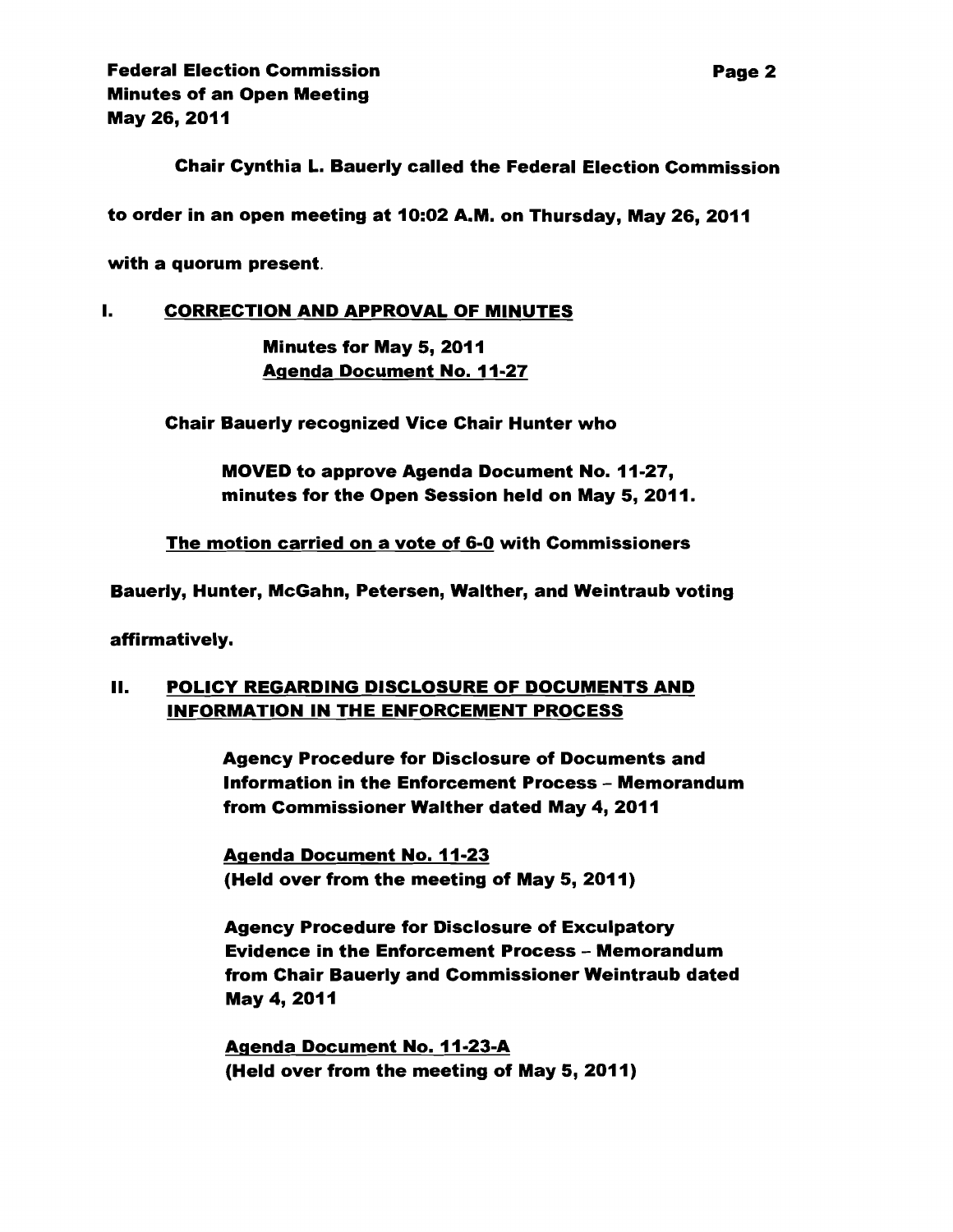**Federal Election Commission** Page 3 Minutes of an Open Meeting May 26,2011

> Comments re: Disclosure and Exculpatory Evidence Procedures - Memorandum from the Acting General Counsel dated May 5, 2011

Agenda Document No. 11-23-B (Held over from the meeting of May 5, 2011)

Agency Procedure for Disclosure of Documents and Information in the Enforcement Process - Memorandum from Commissioner Walther dated May 25, 2011

Agenda Document No. 11-23-C (Submitted Late)

Agency Procedure for Disclosure of Exculpatory Evidence in the Enforcement Process - Memorandum from Chair Bauerly and Commissioner Weintraub dated May 25,2011

Agenda Document No. 11-23-D (Submitted Late)

Chair Bauerly recognized Vice Chair Hunter who

MOVED to suspend the rules on the timely submission of agenda documents in order to consider the late submission of Agenda Document Nos. 11-23-C, 11-23-D, 11-26, 11-25, 11-25-A and 11-24-A.

The motion carried on a vote of 6-0 with Commissioners

Bauerly, Hunter, McGahn, Petersen, Walther, and Weintraub voting

affirmatively.

Chair Bauerly noted that this item was discussed at the last

meeting, held over to today to provide an opportunity for public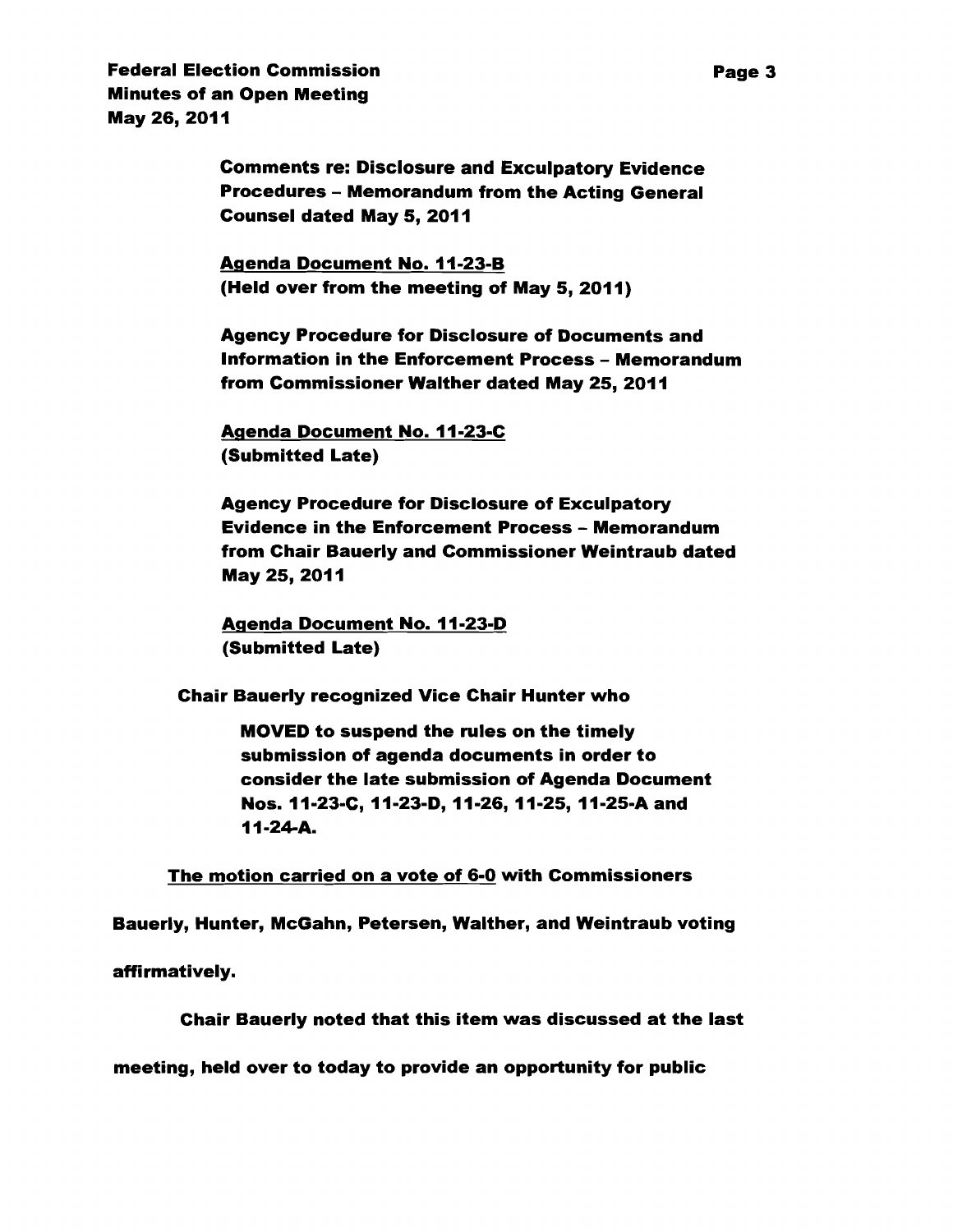comment, and includes revisions to each of the proposals put forth

at the last meeting.

Chair Bauerly recognized Vice Chair Hunter who

MOVED to adopt Agenda Document No. 11-23-C.

Discussion followed.

Chair Bauerly recognized Vice Chair Hunter who withdrew her motion.

Chair Bauerly recognized Commissioner Walther who noted that the comment period was helpful and highlighted the changes in his revised draft procedures, set forth in Agenda Document No. 11-23-C, for a written policy that addresses the disclosure of documents and information in the enforcement process.

Discussion resumed.

Chair Bauerly recognized Commissioner Weintraub who indicated her support for the revised draft procedures, set forth in Agenda Document No. 11-23-D, for a written policy that addresses the disclosure of exculpatory evidence in the enforcement process, and,

MOVED to adopt Agenda Document No. 11-23-D. Discussion resumed.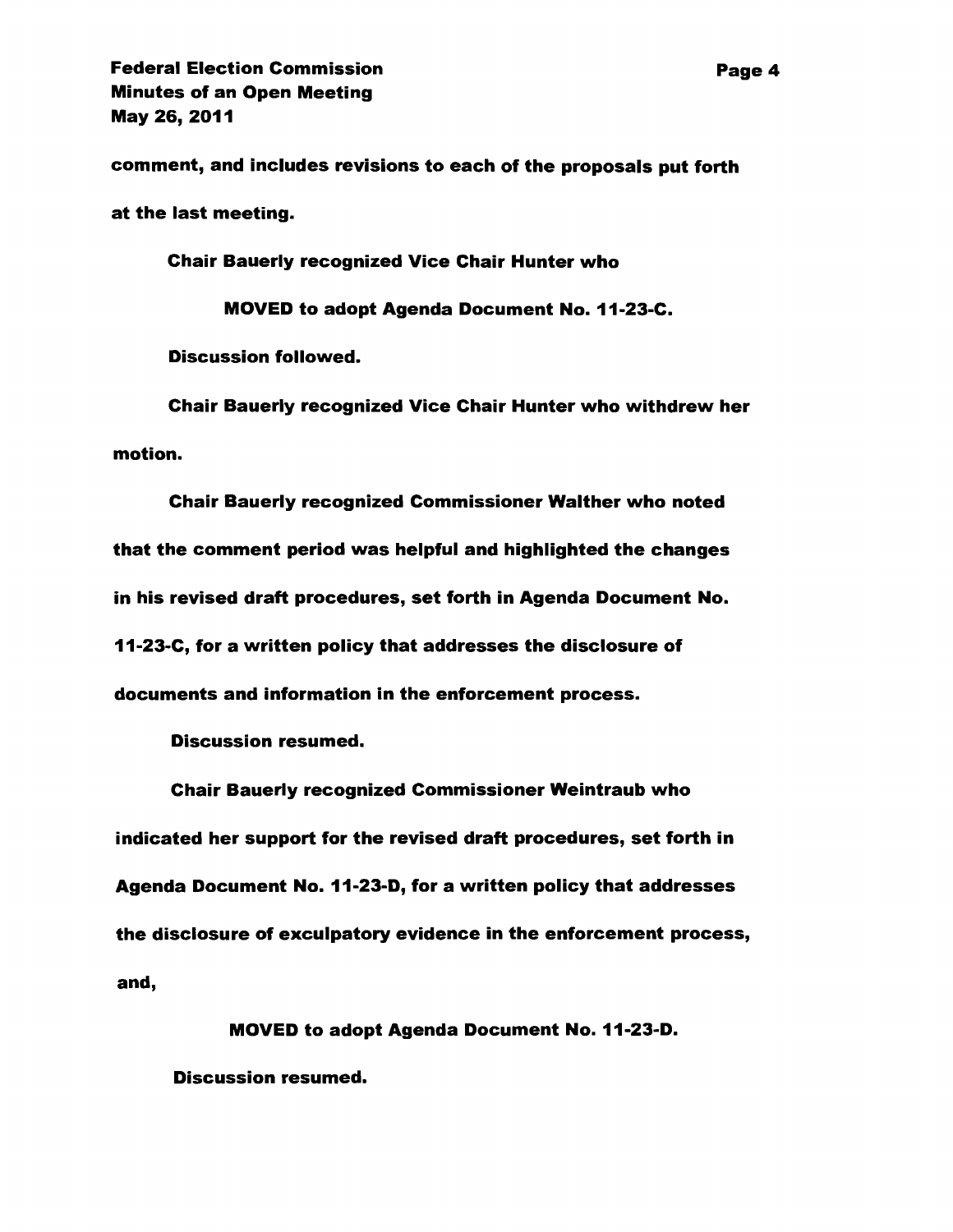#### The motion failed on a vote of 2-4 with Commissioners

Bauerly and Weintraub voting affirmatively for the motion.

Commissioners Hunter, McGahn, Petersen and Walther dissented.

Chair Bauerly recognized Vice Chair Hunter who

MOVED to adopt Agenda Document No. 11-23-C.

The motion carried on a vote of 4-2 with Commissioners

Hunter, McGahn, Petersen and Walther voting affirmatively for the

decision. Commissioners Bauerly and Weintraub dissented.

#### III. DRAFT ADVISORY OPINION 2011-06

Democracy Engine, LLC; Democracy Engine, Inc. PAC; Mr. Jonathan Zucker; and Mr. Erik Pennebaker by Laurence Gold, Esq.

Agenda Document No. 11-26 (Submitted Late)

Chair Bauerly noted that requestors' counsel was present to

answer any questions the Commission may have during the discussion.

Chair Bauerly recognized Ms. Esther Heiden of the General

Counsel's Office who presented the draft advisory opinion

concerning the application of the Federal Election Campaign Act

of 1971, as amended, and Commission regulations to Democracy

Engine, LLC's proposal to collect and forward contributions from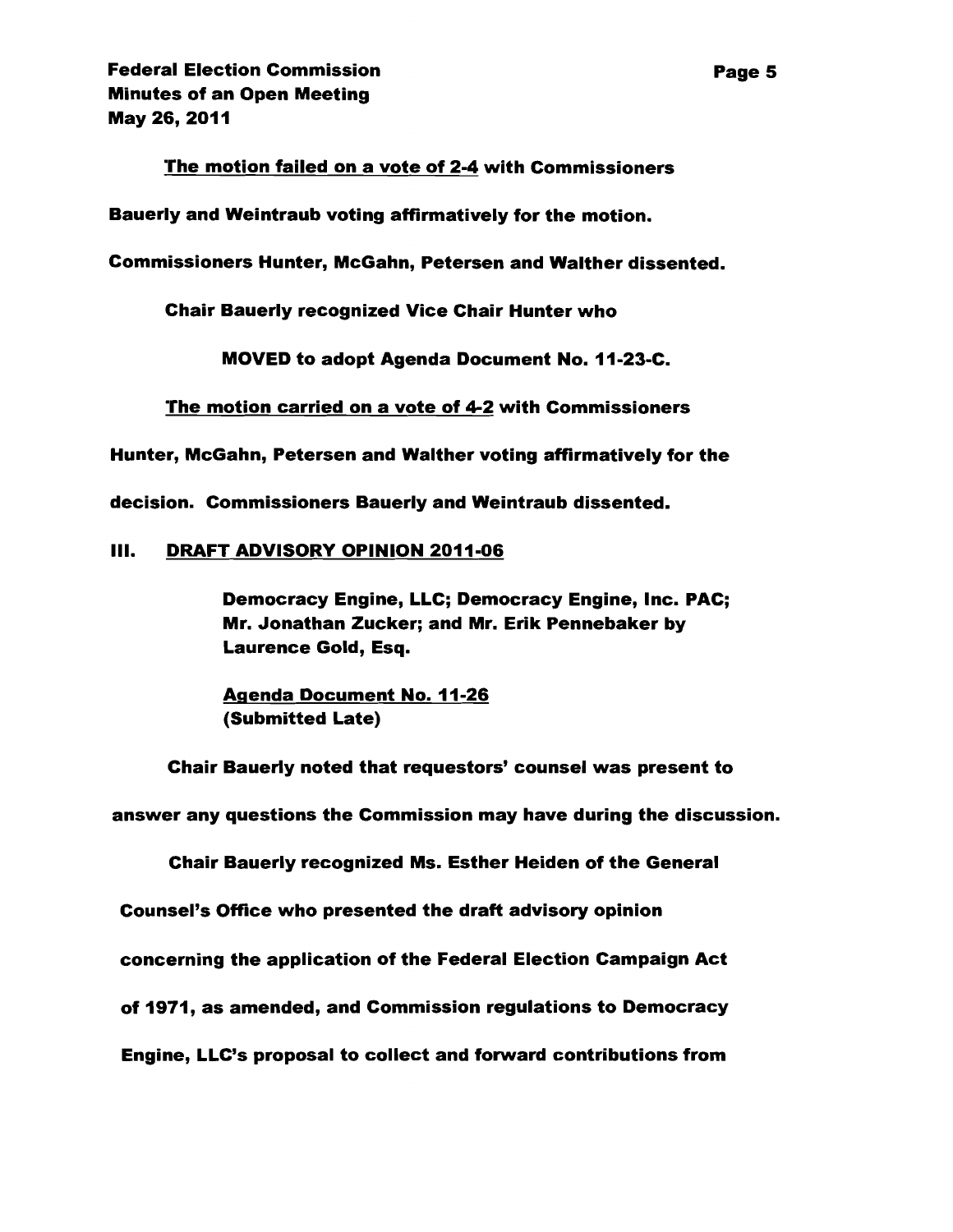these individuals to Democracy Engine, Inc. PAC and other

political committees. Discussion followed.

Chair Bauerly recognized Vice Chair Hunter, who

MOVED to approve Agenda Document No. 11-26.

The motion carried on a vote of 6-0 with Commissioners

Bauerly, Hunter, McGahn, Petersen, Walther and Weintraub voting

affirmatively for the decision.

#### IV. DRAFT ADVISORY OPINION 2011-07

Chuck Fleischmann for Congress, Inc. by Randall B. Hebert, Treasurer

Agenda Document No. 11-25 - Drafts A and B (Submitted Late)

Agenda Document No. 11-25-A - Revised Draft B (Submitted Late)

(Neven Stipanovic/Robert Knop of the Office of General Counsel)

Chair Bauerly noted that, as a result of a Verizon landline

outage in Washington, D.C., the Commission was unable to arrange

for Mr. Hebert to appear via telephone as he had requested. Mr.

Hebert confirmed that, unless the Commission has questions for

him, he agrees with the Commission proceeding with his request.

Chair Bauerly recognized Mr. Neven Stipanovic of the General

Counsel's Office who presented the draft advisory opinion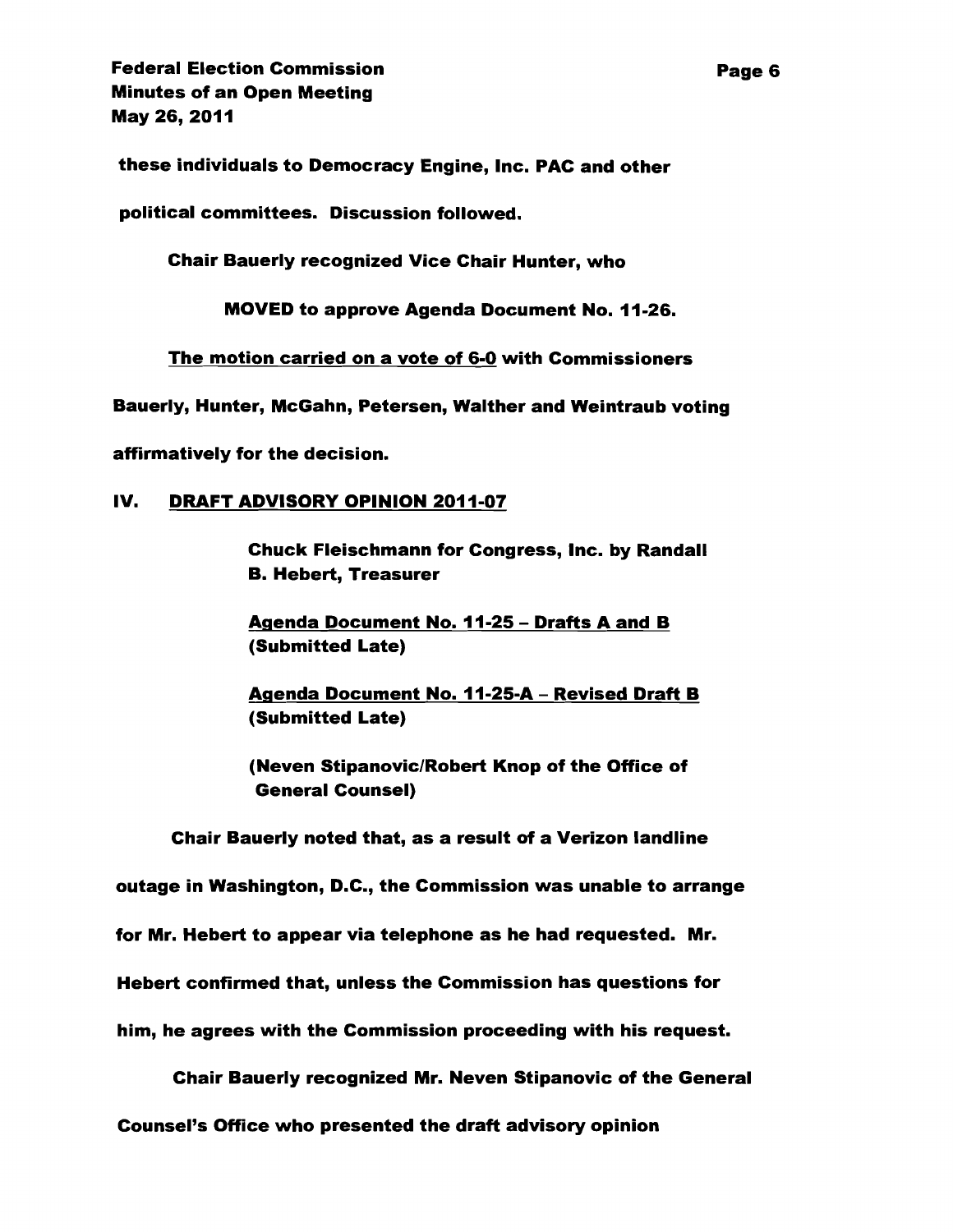**Federal Election Commission Page 7** Minutes of an Open Meeting May 26,2011

concerning the application of the Federal Election Campaign Act of

1971, as amended, and Commission regulations to the use of

campaign funds to pay legal fees and expenses of a former

campaign consultant.

Chair Bauerly recognized Commissioner Walther who

MOVED to approve Draft A.

The motion failed on a vote of 1-5 with Commissioner Walther

voting affirmatively for the motion. Commissioners Bauerly,

Hunter, McGahn, Petersen and Weintraub dissented.

Chair Bauerly recognized Vice Chair Hunter who

MOVED to adopt Agenda Document No. 11-25-A, which is revised Draft B.

The motion carried on a vote of 5-1 with Commissioners

Bauerly, Hunter, McGahn, Petersen and Weintraub voting

affirmatively for the decision. Commissioner Walther dissented.

## V. PROPOSED FINAL AUDIT REPORT ON THE KANSAS REPUBLICAN PARTY (A08-02)

Memorandum from the Audit Division dated April 29, 2011 Agenda Document No. 11-24

Memorandum from Chair Bauerly and Vice Chair Hunter dated May 25, 2011 Agenda Document No. 11-24-A (Submitted Late)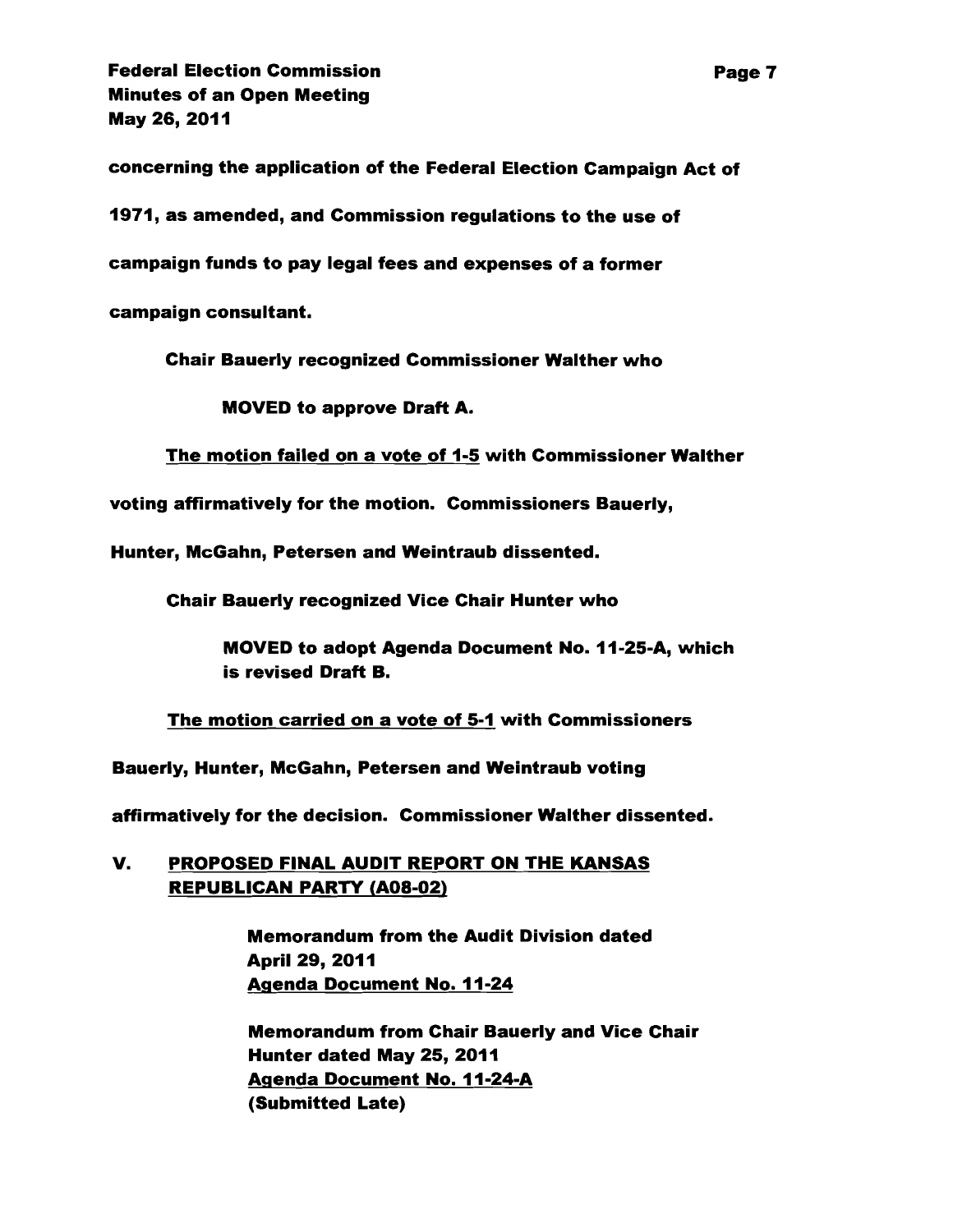Chair Bauerly recognized Mr. Joseph Stoltz of the Audit Division who introduced the Audit Report.

Chair Bauerly recognized Vice Chair Hunter who

MOVED to approve Agenda Document No. 11-24-A.

Prior to the vote, Chair Bauerly explained that the process of drafting the Commission's audit reports has changed during the past year; audit reports now contain a new Additional Issues section which includes recommended findings that the Commission did not adopt by the required four votes; and therefore, the substance of this Audit Report reflects the decisions made by the Commission in March.

The motion carried on a vote of 6-0 with Commissioners Bauerly, Hunter, McGahn, Petersen, Walther and Weintraub voting affirmatively for the decision.

\* \* \* \* \* \*

Chair Bauerly recognized Commissioner Weintraub for a moment of personal priVilege. Commissioner Weintraub noted that Mr. Ethan Carrier, the Commission's ethics officer, is leaving the agency and thanked him for his excellent service.

\* \* \* \* \* \*